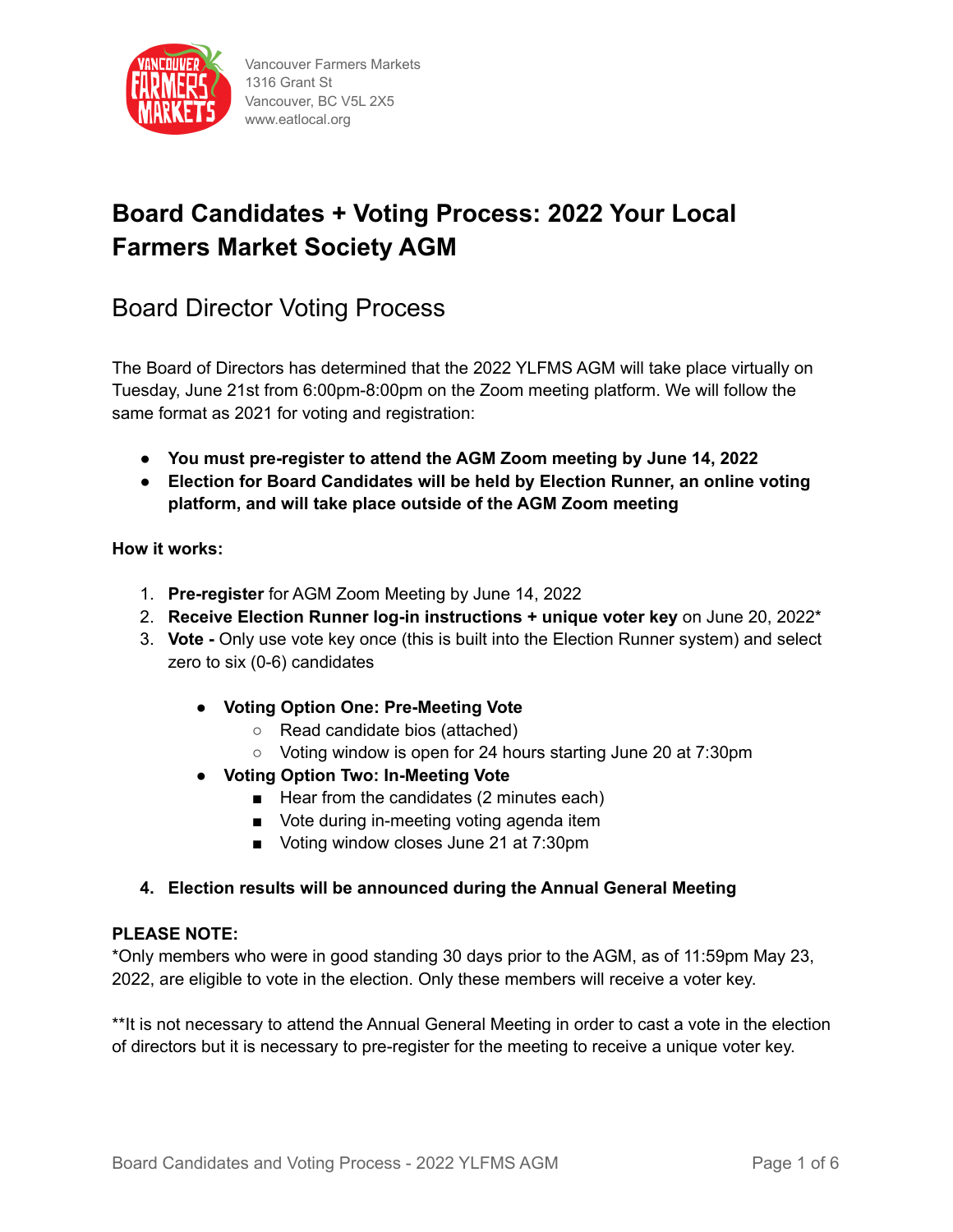

## Board Candidates

This year, the Board of Directors has six (6) vacancies to fill. The Society is seeking candidates with the following:

Skills and Experience:

- 1. Finance / Accounting
- 2. Governance
- 3. Advocacy (Municipal and other)
- 4. Revenue Generation
- 5. Strategic Communications
- 6. Diversity, Equity, Inclusion
- 7. Producer / Entrepreneur
- 8. Human Resources / Training
- 9. Legal

Characteristics:

- Commitment to advancing the VFM mission, vision and strategic plan
- Collaborative personality
- Familiarity with non-profit governance or ability to learn
- Familiarity with farmers markets in Vancouver's diverse neighbourhoods
- An understanding of our regional food system

The following 8 candidates have let their names stand for consideration and have included bios on the following pages:

Terry Burmas Elyse Crowston Ally Dick

Jeremy Dyson Trixie Ling Joanne MacKinnon Jenny Marsh Patrick Smyth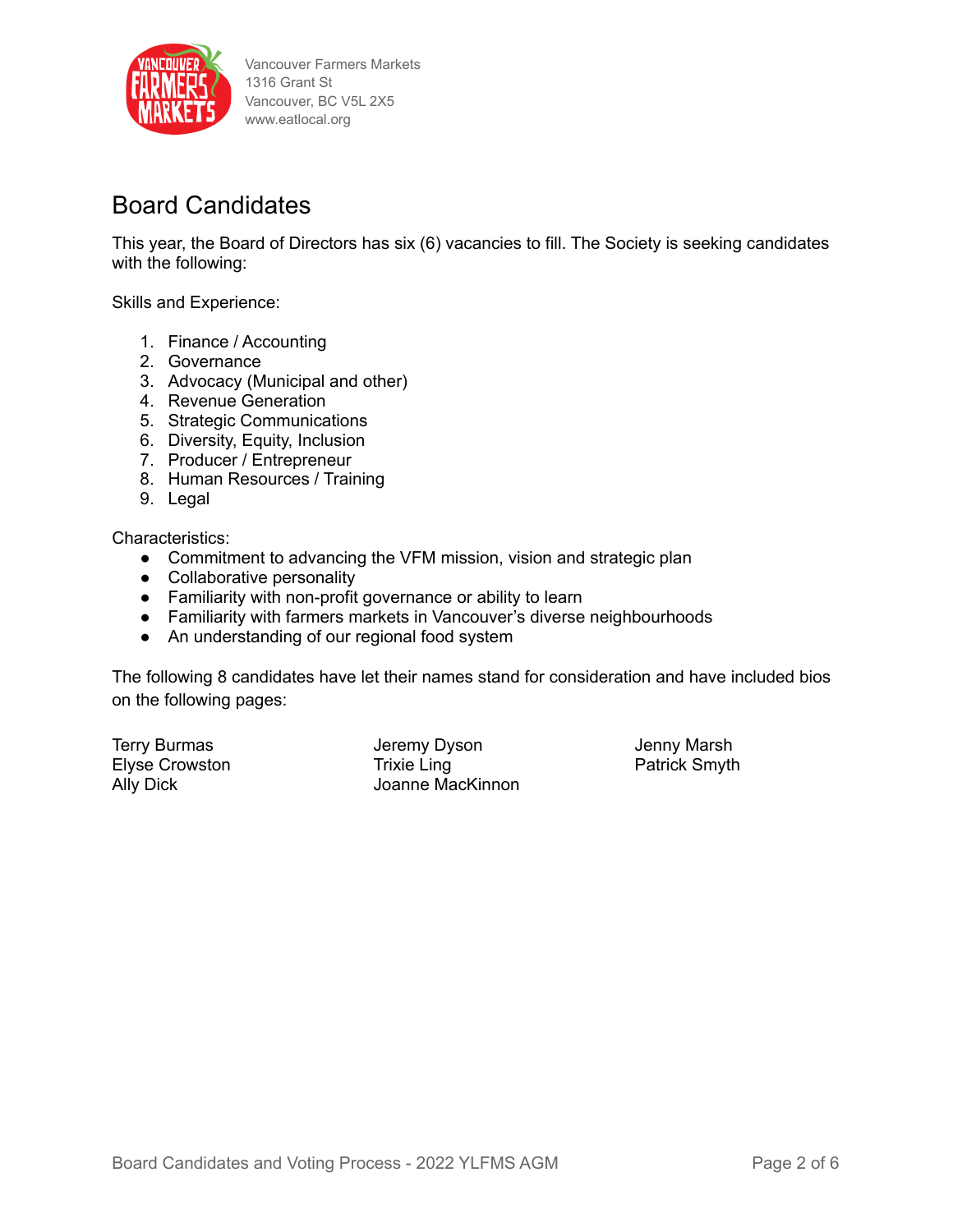

Terry Burmas - seeking election

I am currently a VFM vendor who, along with my wife, Mandi Burmas operates the Mandi's Mickles canning & pickling business. Since we have started participating in Farmers Markets, I have really enjoyed being a part of the community and getting to know the other vendors and clientele that support the different markets. I love what VFM stands for and I feel it is a great organization with strong values.

I was born and raised in Vancouver, BC. My professional background is in Finance and Accounting, primarily in the hotel industry. I spent over 20 years with Fairmont Hotels & Resorts and worked as Director of Finance for 15 years. In my work experience, I was heavily involved with Finance, Accounting, Sales & Marketing, Strategic Planning, Revenue Generation, Human Resources, Training and Legal.

I am easy to work with and enjoy collaborating with like-minded people on important initiatives. I feel I can make a positive contribution to this Board and help achieve its goals and objectives.

Elyse Crowston - current Treasurer, elected 2019, seeking re-election

It is my pleasure to stand for re-election as a Board Director for this important organization. I have served on the Board for three years and the last year as Treasurer. During my tenure we have successfully navigated a very difficult time for our organization, our vendor community ... and the whole region/world. I am proud to have helped the society stay in a positive financial position through responsible fiscal management and with the support of our incredible community. Looking forward, I am excited to contribute positively to our culture in progress towards our strategic plan.

In my profession as Vice President of Operations for Active Impact Investments, I work with entrepreneurs and investors to fight climate change through profitable investment. I am skilled in financial operations, fundraising/revenue generation, HR/recruiting with emphasis on diversity and inclusion, and communications. I am an experienced business leader, advisor and investor -- and have worked my entire career for values-aligned organizations that further environmental sustainability. I am a regular shopper at the Trout Lake farmer's market – I love the markets for how they bring together community, culture and support resilient livelihoods for farmers and the environment.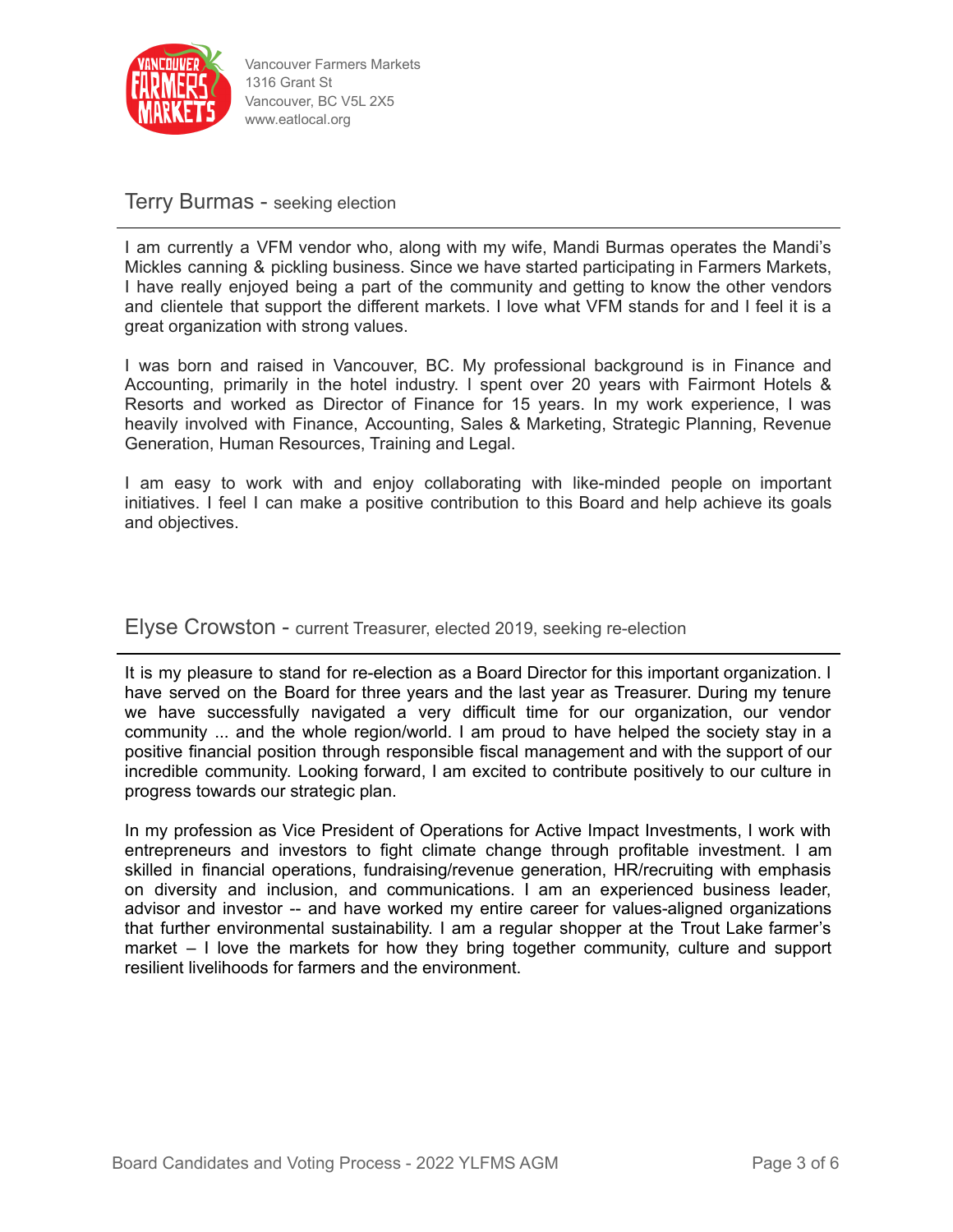

Ally Dick - current Board Chair, elected 2019, seeking re-election

As current chair of the farmers market, I take pride in being able to support the wonderful network of vendors, staff, and volunteers who create such an amazing resource for the city of Vancouver. I see the board's role as being steward of something that is an essential part of so many livelihoods, and to ensure that there is a long term future that is stable, and can grow and evolve with the city.

If re-appointed, I am excited to be able to support the implementation of the VFM strategic plan, including ensuring we have a strong social license to operate and to build equitable markets and strengthen our diverse vendor and shopper communities, whilst maintaining the solid financial base we have established in the past 3 years.

Originally from Edinburgh, Scotland, I am a chartered accountant with extensive experience working across a wide range of industries. I spent ten years with Ernst and Young, in London, UK and Vancouver, and have spent the last 5 years at Lululemon, where I am currently a director in the finance department, providing guidance on finance and accounting matters.

Jeremy Dyson - appointed 2022, seeking election

I have been appointed to an interim board position because of my experience working with municipal staff and government, my work on food security programming, and belief of the importance that farmers markets have in urban settings.

As a graduate of environmental geography from UBC I believe I also possess a good understanding of the value of local food systems in a globalized era. As a parent I actively discuss with my children the importance of knowing where our food comes from and the complexities this can present in traditional retail settings. Within the past few years I've been privileged to work with different communities on various storytelling projects. These opportunities have helped me to become a better active listener – a skill I would bring to this appointment as I learn and grow with the society.

I hope that you will vote for me for a board position so that I can volunteer my time and efforts to support this worthy organization.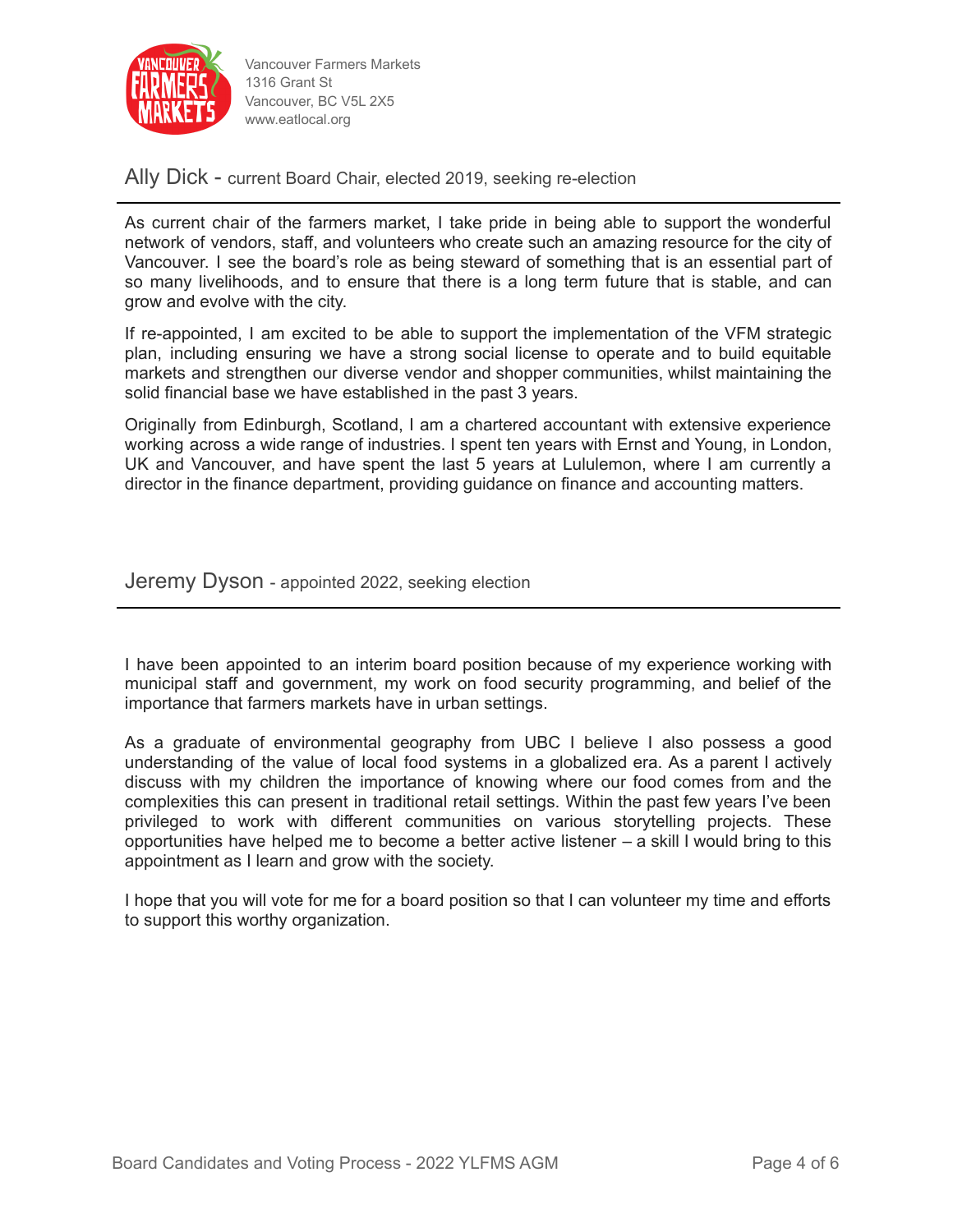

Trixie Ling - seeking election

I am interested in joining the VFM Board of Directors to work towards a just, equitable and decolonized food system that builds a strong community and nourishes everyone. I am passionate about creating more equitable, inclusive and accessible spaces and opportunities for diverse vendors and shoppers to come to the farmers markets. I am a strong advocate and supporter for BIPOC farmers, producers and small business entrepreneurs at the markets.

I started my own non-profit social enterprise, Flavours of Hope, to celebrate newcomer refugee women through cooking, storytelling, and entrepreneurship. Through our Dream Cuisines food business program, we support newcomer women to build and launch their food businesses with access to educational workshops, mentorship, peer knowledge sharing, commissary kitchen space and farmers markets. Over the past few years, we have developed strong connections and reciprocal relationships with VFM staff and vendors.

I want to create systemic change and collective impact through collaborative and anti-racist policies and practices in the farmers market and community. I believe that I can contribute to VFM's mission, vision and strategic planning to build equitable systems and inclusive markets that value and care for the relationships between people, food, and land.

Joanne MacKinnon - elected 2019, seeking re-election

Currently completing her first term on the Board of Directors, Joanne is serving on the Vendor Advisory Committee, revenue generating, JEDI and the culture change project. She is seeking a 2nd term to continue this work and her contribution to the VFM. She brings with her 17 years of work in food security and the local food movement, her work at Little Mountain Neighbourhood House. She stewards the Riley Park Community Garden and collaborates with many partners to improve food security, ecological sustainability and community development. Her recent advocacy work includes creating the building collective food resilience toolkit and working on the province-wide awareness campaign with a Vantage Point food security co-hort. She works with the VFM on the Donation Station and the Coupon Program. Joanne wants to bring this perspective and experience to advance the mission of the VFM and to advocate for the farmers and vendors in our local food system.